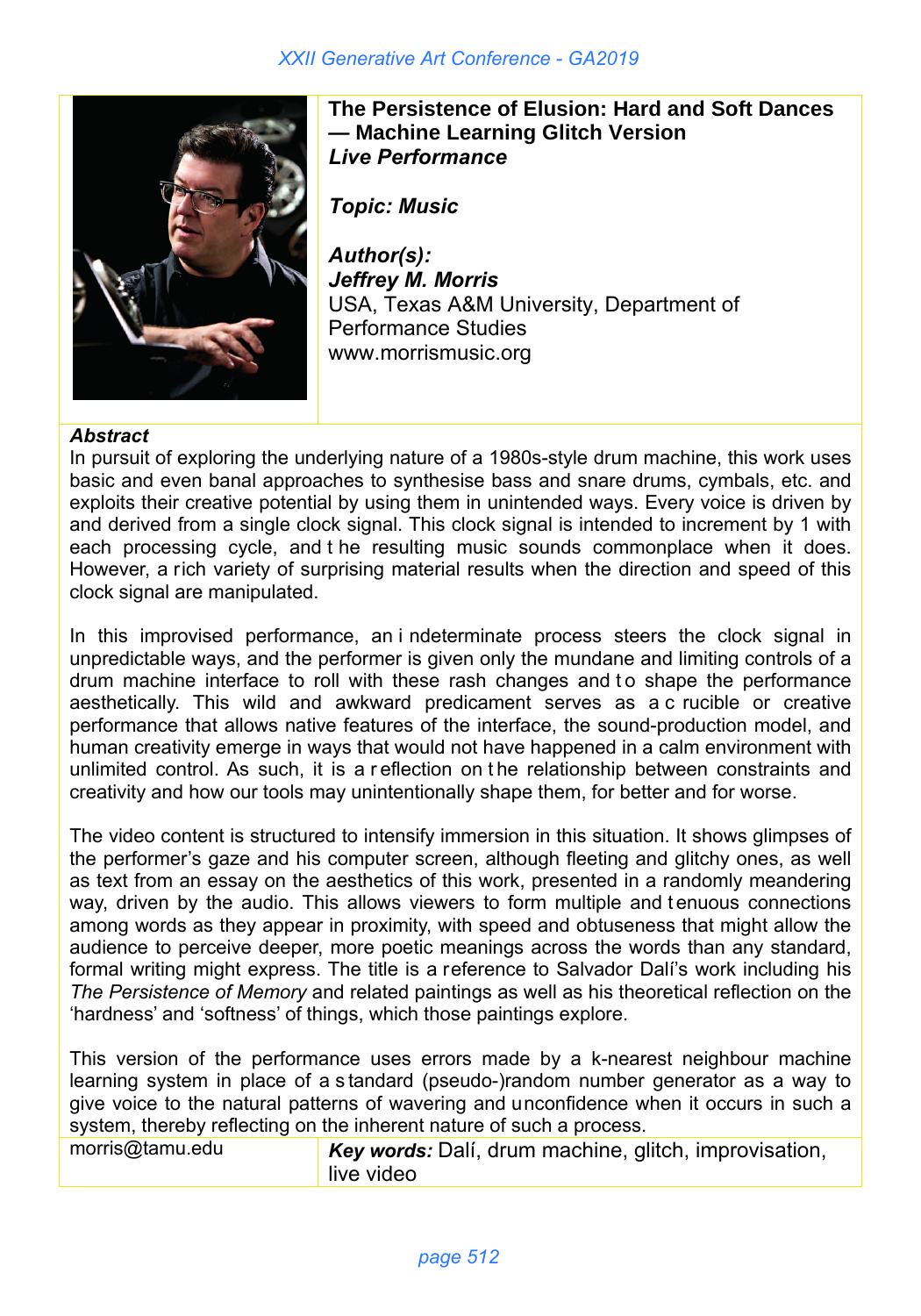

**Divining Rod** *Live Performance*

*Topic: Music*

*Author(s): Jeffrey M. Morris* USA, Texas A&M University, Department of Performance Studies www.morrismusic.org

## *Abstract*

Although my creative work covers many genres, styles, and techniques, the majority of my creations are unified under the concept of *native composition*—that is, devising new composition methods for each project that leverage the situation of the artwork to generate or shape the artistic content as much as possible. This may include site-specific works, data sonification or visualisation, various sensors, feedback systems, exploiting glitches, and other techniques, in order to create new works and discover new ways of creating work by making the venue, the parameters, the goals of the performance resonate maximally and in their most natural ways. When invited to pursue the underexplored potential of machine learning through a gr ant program of the Texas A&M University President's Excellence Fund, I did not seek ways to make machine learning techniques more fool-proof but rather to better understand such systems by studying the ways in which they fail.

*Divining Rod* is the first project in this inquiry. In pursuing this approach, I needed a physical interface that could simultaneously give me (a) reliable, deterministic input reflecting how the performer is interacting with the interface and (b) a way for a machine learning model to attempt to determine the same information. A computer keyboard provides this kind of *crib sheet* most naturally (comparing questionable results to reliable answers): software easily and reliably determines what keys are being pressed via the HID input protocol, and a camera suspended above the keyboard lets a neural network attempt to determine the same information, so I can give voice to the difference between the two results. At the time of writing this abstract, the system uses a 16 x 16 pixel video, i.e., 256 inputs (the maximum allowed by the tools used at this time), with a k -nearest neighbour classification algorithm, trained with approximately 7000 frames, averaging 134 frames per key.

To give voice to the errors in the machine learning (ML) system, the HID input is mapped to the frequency of a sine wave oscillator, and the ML input is mapped to the centre frequency of a bands top filter, such that it will silence the sine oscillator if both inputs match. Any difference between the inputs results in audible sound, and a ny audible sound is a sonification of errors made by the ML system. Erroneous values are mapped to the parameters of a frequency modulation synthesizer driven by the sine oscillator described above, so the intensity and distribution of the sidebands (i.e., the fullness and complexity of the sound spectrum) portray the degree of error. Since this is an artistic portrait of the this system's tendencies rather than an empirical and quantified data analysis, this audio output